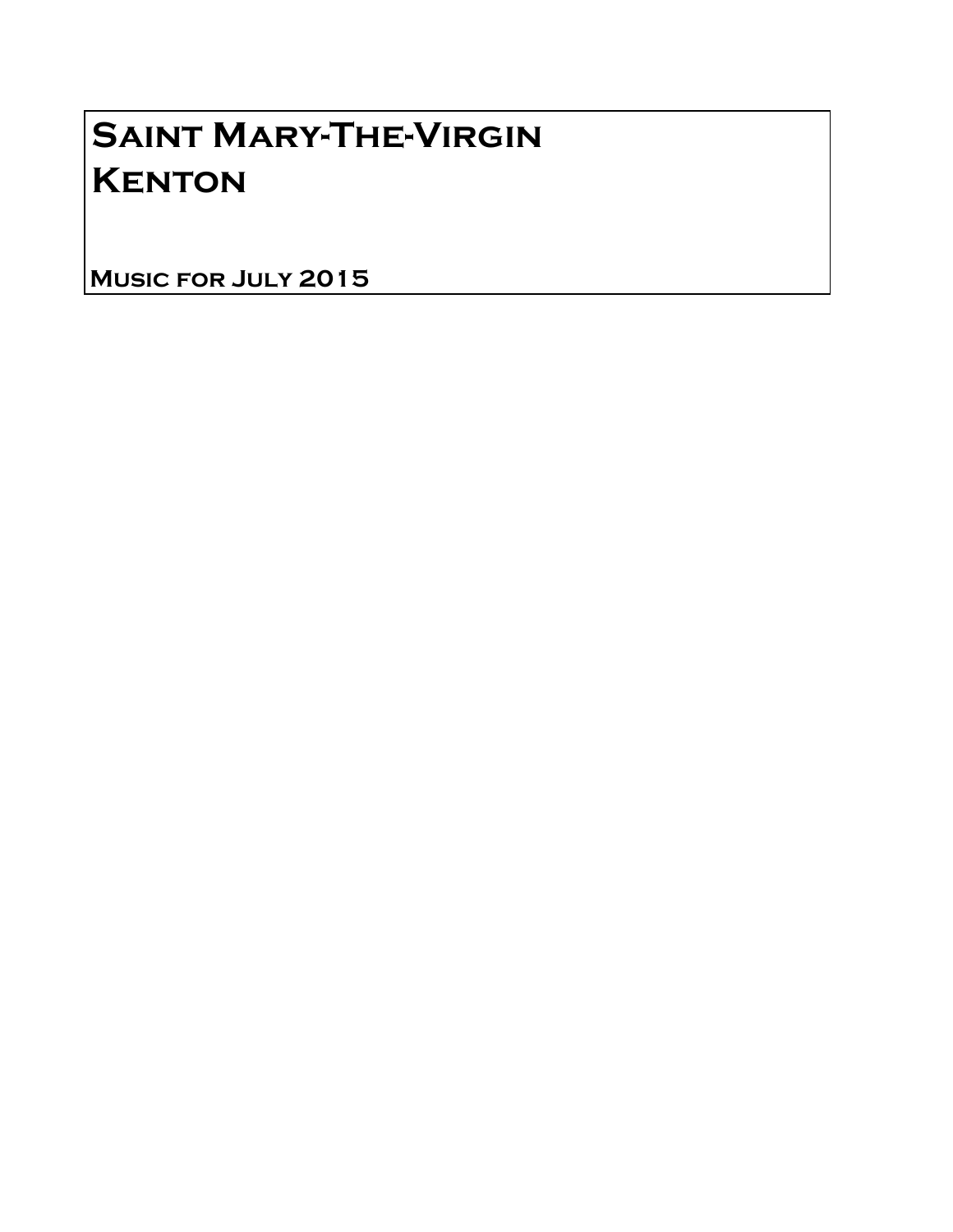| 5th July                                        | <b>Ordinary Time XIV</b> |                                                  |
|-------------------------------------------------|--------------------------|--------------------------------------------------|
| Introit<br><b>Responsorial Psalm</b><br>Gradual | 466<br>Page              | Thou whose almighty word                         |
| Offertory                                       | 55                       | Hail to the Lord's annointed                     |
| Communion                                       | 308                      | Thee we adore                                    |
| Recessional                                     | 465                      | Thou didst leave thy throne and thy kingly crown |
|                                                 | Setting                  | Merbecke                                         |
|                                                 | At communion             | O Lord my heart is not proud                     |
| 12th July                                       | <b>Ordinary Time XV</b>  |                                                  |
| Introit                                         | 476                      | Ye servants of God                               |
| <b>Responsorial Psalm</b><br>Gradual            | Page                     | First setting                                    |
| Offertory                                       | 484                      | The Church's one foundation                      |
| Communion                                       | 294                      | Just as I am                                     |
| Recessional                                     | 483                      | The Church of God a kingdom is                   |
|                                                 | Setting                  | <b>Martin Shaw</b>                               |
|                                                 | At communion             | Come my Way                                      |